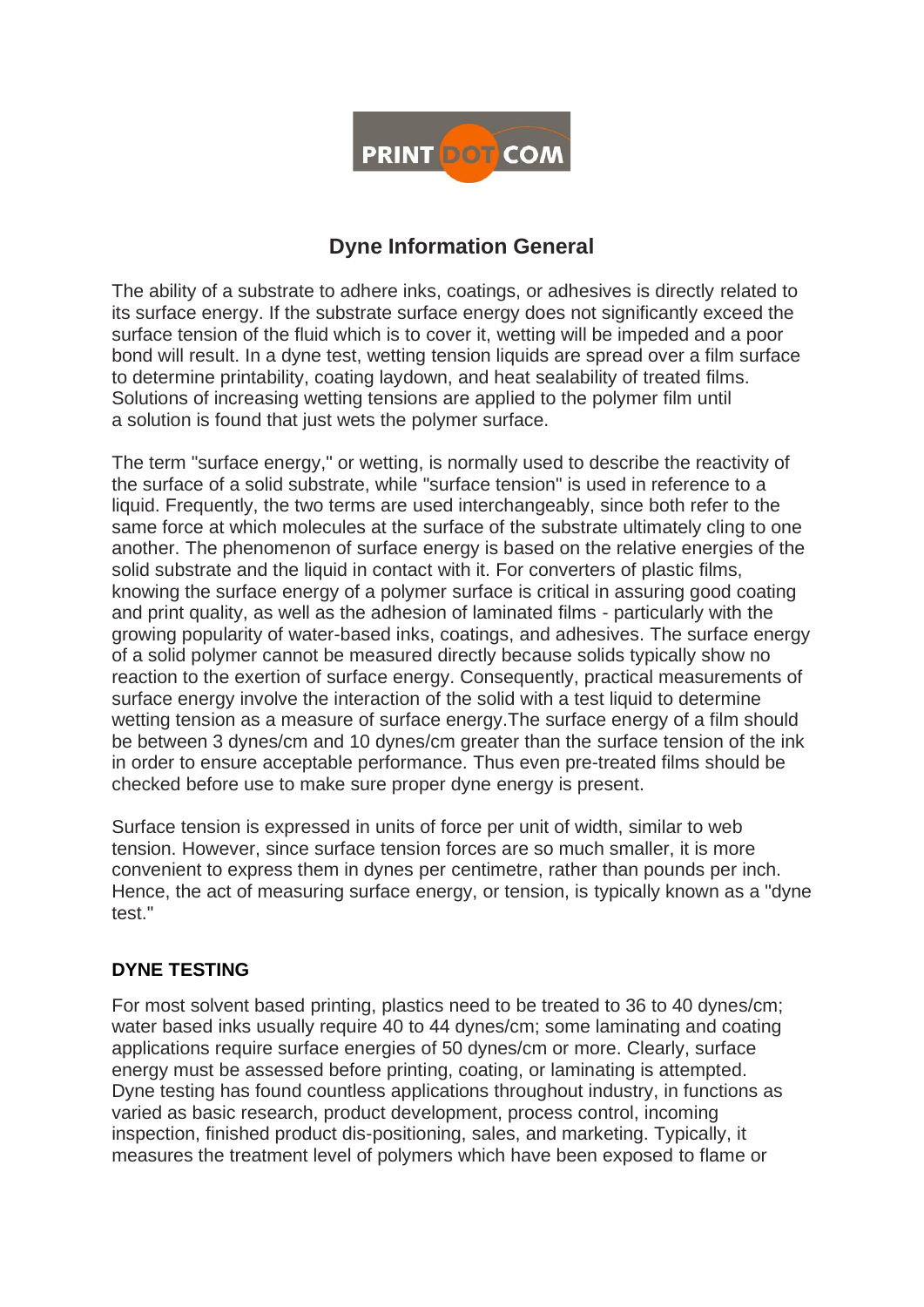corona surface modification; but many less traditional applications have also been explored.

• Cleaning systems can be monitored by the dyne test. The surface energy of metals is much higher than that of surface contaminants; thus, the higher the dyne level, the cleaner the part is. Always use test fluids to measure cleanliness - even the springloaded Liquid Dyne Pens will eventually be overwhelmed by repeated exposure to contamination.

• The presence of mould release on many plastic parts can be similarly identified. Again, test fluids are indicated for this application.

• It is often possible to identify patterns of treatment variation on a sample piece by doing a full-size drawdown. Methodical troubleshooting analysis will often lead back to the specific cause. For example, increasing treatment across the roll suggests the treater electrode is misaligned to the roll; periodic variations along the web may relate to non-concentricity.

• An easy test for back-treat on PE or PP is to use a 34 dyne/cm Liquid Dyne Pen. Any wetting – even for less than two seconds - indicates some treatment.

• Polyester film which reads consistently below 42 dynes/cm is almost certainly "print primed." This chemical process actually decreases the surface energy a bit,but makes the surface attractive to a far broader range of compounds used in inks and coatings.

• Whenever feasible, test with supplies, samples, and ambient temperature at 20° to 25°C. If this is impossible, it is advised that a test study be run to relate temperature variations to numerical results.

Keep test supplies at ambient temperature at all times.

• Remember that dyne level decay is extremely rapid directly after corona treatment. A virtually immediate loss of 10 dynes/cm is possible! This is due to contact with process rolls (especially heated metal ones), surface blooming of additives, and interfacial transfers between treated and untreated surfaces within the finished, wound roll. If you are a slitter, rewinder, or extruder, either test far downstream in the process, or increase your specification to account for greater losses before your customer tests at incoming inspection.

• Film extruders should test extensively - every roll from every machine without fail. Potential product liability and customer satisfaction losses far exceed the cost of an effective QC program.

• Printers, coaters, and laminators should pull samples and perform the test as soon before the print station (or similar) as possible. It may be worthwhile to dyne test the roll before it goes on the machine, and compare these results to material which has run through the web handling process to the print station. This will indicate the treat loss attributable to process roll contact and web handling.

• Never leave bottles or markers uncapped! Evaporation, water vapor, and airborne contaminants all affect dyne level, and can invalidate them long before expiration. • The recommended expiration date for dyne pens is 6 months after receipt of the product.

# **POLYMER SURFACE TREATMENT**

Plastic surfaces have little free energy and are essentially inert. This is most notably true of fluorocarbons, silicones, polyolefins, and vinyl's. Unlike high energy materials (such as metals and ceramics), plastics lack the available bond sites offered by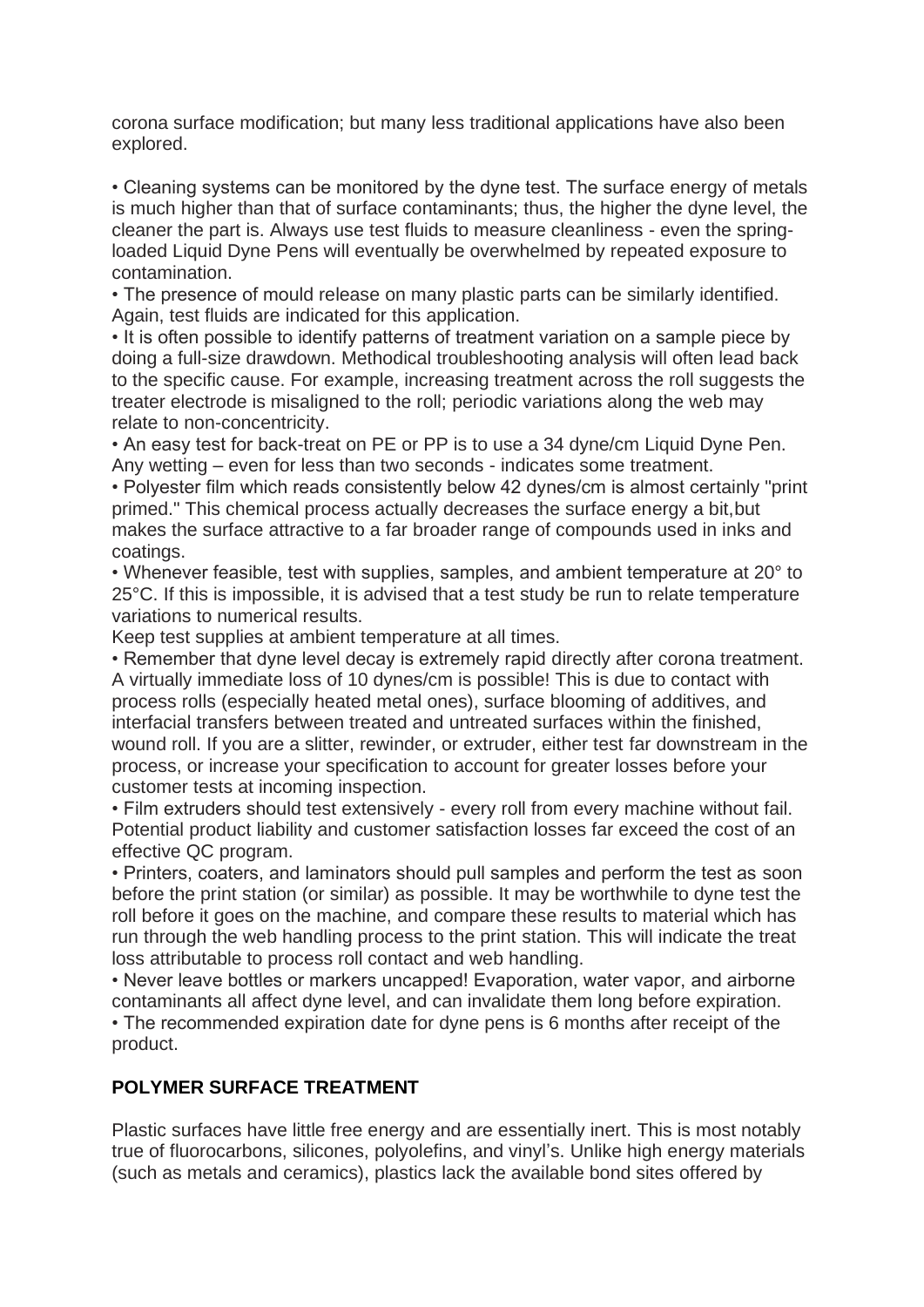charged ions distributed over the surface. Without this molecular attraction, liquids fail to wet the surface, resulting in poor adhesion and coverage. This problem, while universal, is especially troublesome to printers and converters who work with fast-moving webs; in these processes, the free energy (ability to attract a liquid) of the surface must significantly exceed the surface tension (resistance to spreading) of the liquid, or de-wetting occurs readily, producing waste. Worst of all, some problems, like on-the-shelf delamination or ink lift off, cannot be seen until a job is finished and shipped to the customer.

Corona treatment is the commonest choice for converters. A corona treating system can be thought of as a capacitor. High voltage is applied to the electrode. Between the electrode and the ground roll is a dielectric, comprised of the web, air, and an insulator such as silicone or ceramic. The voltage buildup on the electrode ionizes the air in the electrode/web gap, creating the highly energized corona. This excites the air molecules, re-forming them into a variety of free radicals, which then bombard the surface, increasing its polarity by distributing free bond sites across it.

There are two basic treater designs; conventional (dielectric covered roll) and bareroll (dielectric covered electrode). Only bare-roll systems can be used on conductive webs; conventional systems short out. But conventional systems are more efficient, and have fewer problems associated with heat build-up on the electrodes. Therefore, they are preferred by film extruders and extrusion coaters. Bare roll systems are ideal for converters who process various materials, especially foils and plastics which were pre-treated initially. They are well suited to "bump" treating - subjecting the web to treatment immediately prior to printing, coating, laminating, or metallizing. This not only re-energizes the surface, it also removes contaminants or bloomed additives which may have invaded it. Several manufacturers also offer convertible systems, which can be operated in either configuration.

Corona treaters are easy to install and use, can usually be adjusted for varying web widths, produce uniform treatment when operated properly, and are quite costeffective. But there is a downside: Back treatment can cause blocking and poor heatsealing; corona treatment decays rapidly with handling and age, especially in heat and humidity; static build up can require in-line deionization; attempting to increase surface energy by more than 10-12 dynes/cm is often inadvisable – pin holing, surface degradation, and accelerated treatment decay rate can result from overtreatment. Finally, the process produces ozone, which must be neutralized before release to the atmosphere.

Flame treatment is commonest for moulded pieces such as bottles, tubing, and automotive parts. However, it is also widely used to treat films, foils, coated board, and other substrates. Like corona, it induces an ionized airstream, which alters the surface as it impinges upon it. This is accomplished by burning an ultra-lean gas mixture, whose excess oxygen is rendered reactive by the high temperature. Advantages of flame treatment include freedom from ozone, pin holing, and back treatment. Also, flame treating can achieve treatment levels above 70 dynes/cm even on polyolefins. Moreover, flame treatment is far more stable than is corona; dyne level decay is much slower. A slight hazing may preclude use on optical grade films and some packaging materials.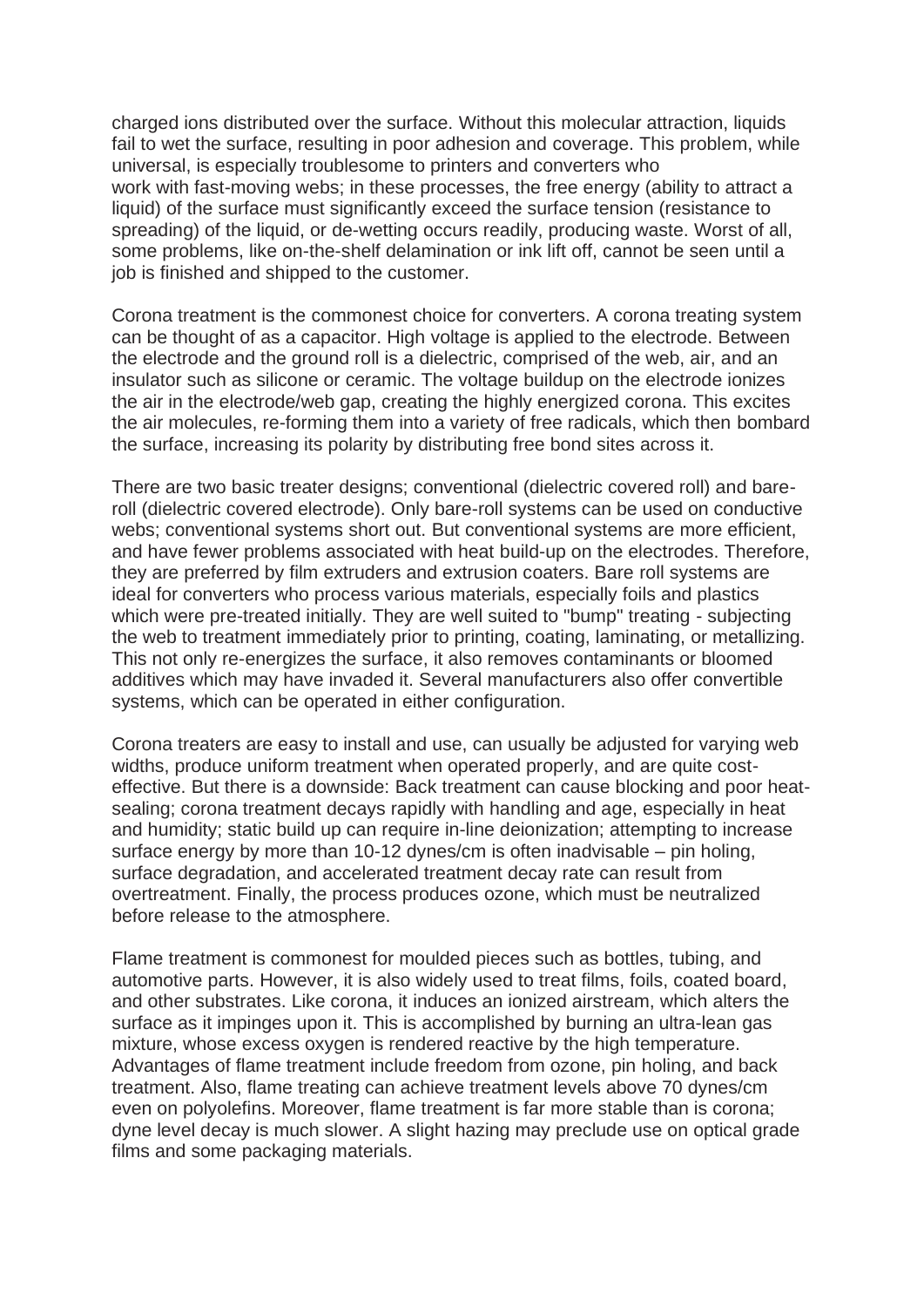Cold plasma treatment is typically run in batch mode, but recent improvements are making it more attractive to producers of high-end specialty substrates. Traditional cold plasma treatment requires a partial vacuum; a selected gas is introduced into an evacuated chamber and ionized by a radio frequency (RF) field. The RF field excites the gas molecules, creating a blend of neutral atoms and reactive radicals formed from free electrons. Three processes occur when these free radicals bombard the surface: ablation ("cleaning" it by removing its outer molecular layer); crosslinking (interconnection of long-chain molecules); and activation (impartation of reactive molecules, which, in an oxygen-rich atmosphere, increases surface energy).

# **SURFACE TREATMENT FOR THREE-DIMENSIONAL OBJECTS**

If you've attempted to print, label, or otherwise decorate a three-dimensional (3-D) product, you've probably been frustrated by an ink or adhesive that refused to adhere to the part's surface. You may have tried different types of ink or adhesive formulations to get the job done, perhaps even used chemical primers or batchtreating processes. Still, the ink refused to bond with the material. What you experienced was low surface energy, making the material repel printing inks and other coating materials. Contending with low-surface-energy substrates is a frequent concern for screen- and pad-printing businesses that decorate 3-D parts. But it's an obstacle that can be overcome most easily with in-line surface-treatment technology.

# **Why is Surface Treatment Necessary?**

Surface treatment is frequently used in printing and other converting processes to alter the surface characteristics of a material. Treatment processes may be designed to improve a substrate's wetting properties, which influence how well inks and coatings will flow out over the material's surface. Treatments may also be used to enhance the bonding between the substrate and the applied material or eliminate static charges that have accumulated on the substrate surface. Surface treatment technologies play a key role in preparing the surfaces of many commonly used packaging materials (paper, plastic, foil, etc.) for subsequent processing steps. Most inks, paints, coatings, and adhesives resist wetting on the surface of virginplastic parts, which are newly thermoformed or moulded items characterized by an inert, non-porous, low-energy surface. Virgin-plastic parts that screen and pad printers typically work with include items made from polyethylene, polypropylene, and other polyolefins. These materials tend to be very slippery and feel greasy to the touch. Getting coatings to permanently adhere to such materials is unlikely without the intimate contact created through wetting.

#### **Where is In-Line Surface Treatment Useful?**

In-line surface treatment of 3-D objects helps enhance product quality and facilitate efficient production in a vast array of applications and industries. The goal of surface treatment is to ensure a durable print or coating that will withstand any conditions or environments that the part might face. These conditions may include exposure to the elements outdoors, regular cleaning with harsh detergents, and extremes in temperature, to name a few. Five of the most common industries or application areas in which in-line surface-treatment systems are used include the following: